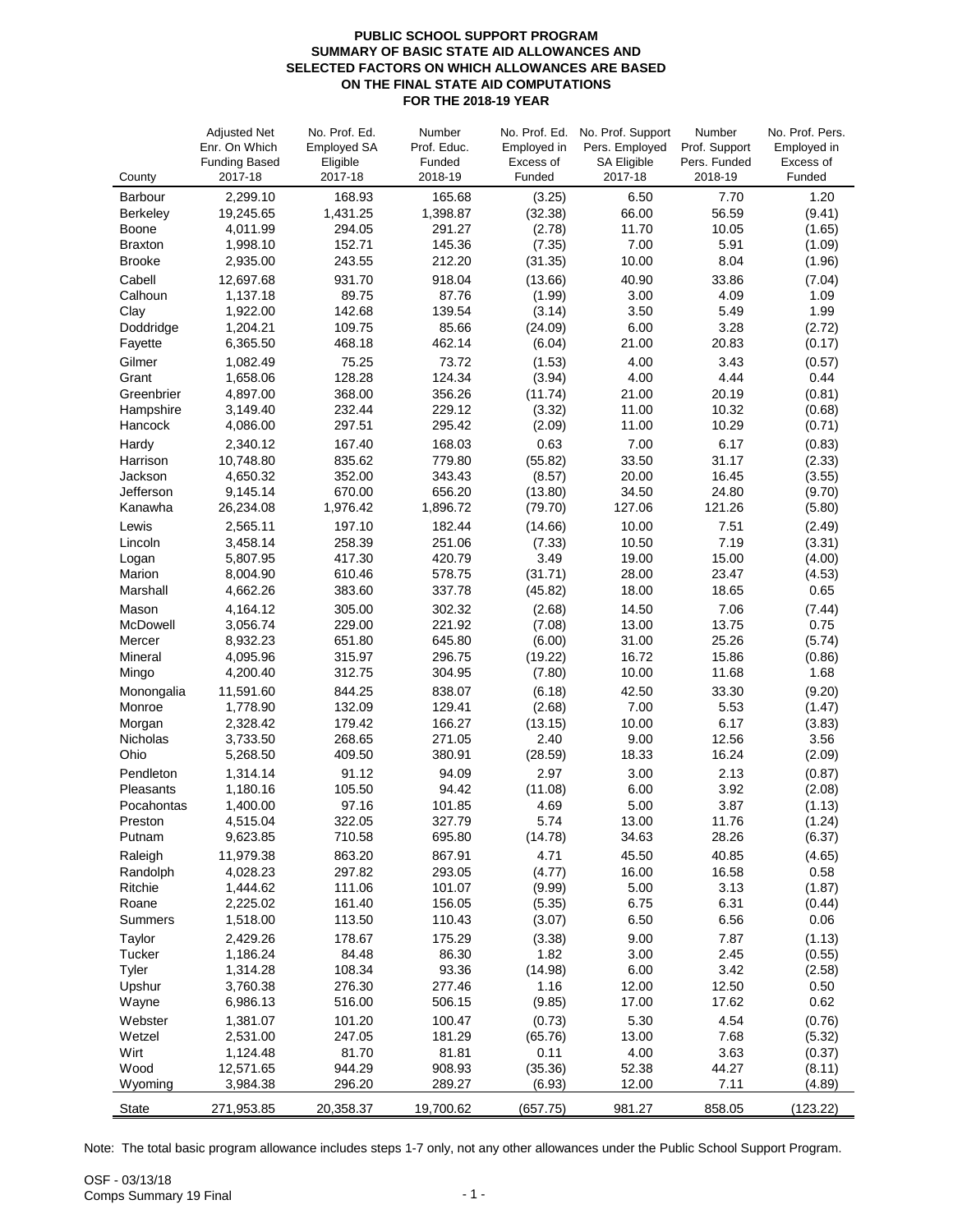## **PUBLIC SCHOOL SUPPORT PROGRAM SUMMARY OF BASIC STATE AID ALLOWANCES AND SELECTED FACTORS ON WHICH ALLOWANCES ARE BASED ON THE FINAL STATE AID COMPUTATIONS FOR THE 2018-19 YEAR**

|                        | No. SP                        | Number            | No. SP              |                            |                               |                      | <b>Basic</b>             |
|------------------------|-------------------------------|-------------------|---------------------|----------------------------|-------------------------------|----------------------|--------------------------|
|                        | Employed                      | Service Pers.     | Employed in         | Total                      |                               |                      | State Aid                |
| County                 | <b>SA Eligible</b><br>2017-18 | Funded<br>2018-19 | Excess of<br>Funded | Basic Program<br>Allowance | Local<br>Share                | Other<br>Adjustments | Allowance<br>(Comps)     |
| <b>Barbour</b>         | 105.43                        | 103.32            | (2.10)              | \$<br>14,260,948           | \$<br>(3,643,350)             | \$                   | \$<br>10,617,598         |
| <b>Berkeley</b>        | 969.27                        | 849.34            | (119.92)            | 112,478,538                | (24, 240, 737)                | (634, 225)           | 87,603,576               |
| Boone                  | 189.21                        | 180.94            | (8.27)              | 23,619,034                 | (4,888,170)                   |                      | 18,730,864               |
| <b>Braxton</b>         | 98.18                         | 91.27             | (6.90)              | 12,350,234                 | (3,453,584)                   |                      | 8,896,650                |
| <b>Brooke</b>          | 173.46                        | 129.05            | (44.41)             | 17,381,181                 | (5,692,561)                   | (24, 780)            | 11,663,840               |
| Cabell                 | 634.68                        | 558.32            | (76.36)             | 73,423,880                 | (18, 722, 212)                |                      | 54,701,668               |
| Calhoun                | 56.31                         | 53.32             | (2.99)              | 7,339,948                  | (1,073,560)                   |                      | 6,266,388                |
| Clay                   | 91.77                         | 86.68             | (5.08)              | 12,169,897                 | (1, 267, 544)                 |                      | 10,902,353               |
| Doddridge              | 78.01                         | 54.05             | (23.96)             | 7,433,804                  | (7,433,804)                   |                      |                          |
| Fayette                | 304.24                        | 287.08            | (17.15)             | 37,751,853                 | (7,429,950)                   |                      | 30,321,903               |
| Gilmer                 | 51.58                         | 48.07             | (3.51)              | 6,415,089                  | (1,564,984)                   |                      | 4,850,105                |
| Grant                  | 77.32                         | 76.94             | (0.38)              | 10,651,965                 | (6,087,624)                   |                      | 4,564,341                |
| Greenbrier             | 269.70                        | 223.70            | (46.00)             | 29,806,391                 | (7,955,284)                   |                      | 21,851,107               |
| Hampshire              | 155.22                        | 143.87            | (11.36)             | 19,689,886                 | (6, 196, 598)                 |                      | 13,493,288               |
| Hancock                | 192.74                        | 179.66            | (13.07)             | 23,272,725                 | (5,687,038)                   |                      | 17,585,687               |
| Hardy                  | 105.19                        | 106.18            | 0.99                | 14,394,644                 | (4,781,120)                   |                      | 9,613,524                |
| Harrison               | 506.83                        | 473.93            | (32.89)             | 62,399,577                 | (20, 756, 754)                |                      | 41,642,823               |
| Jackson                | 228.45                        | 211.58            | (16.88)             | 28,680,441                 | (7, 115, 115)                 | 49,660               | 21,614,986               |
| Jefferson              | 490.06                        | 400.02            | (90.04)             | 52,555,665                 | (15,897,457)                  |                      | 36,658,208               |
| Kanawha                | 1,317.65                      | 1,153.51          | (164.14)            | 153,319,025                | (51,651,186)                  | 99,886               | 101,767,725              |
| Lewis                  | 144.38                        | 114.55            | (29.83)             | 15,391,449                 | (5, 172, 283)                 |                      | 10,219,166               |
| Lincoln                | 189.04                        | 155.96            | (33.08)             | 21,738,436                 | (2,457,455)                   | 447                  | 19,281,428               |
| Logan                  | 312.93                        | 258.63            | (54.30)             | 34,255,998                 | (7,026,323)                   |                      | 27,229,675               |
| Marion                 | 457.20                        | 351.98            | (105.23)            | 46, 161, 516               | (13, 173, 633)                | 651,271              | 33,639,154               |
| Marshall               | 296.25                        | 207.61            | (88.64)             | 27,074,522                 | (22, 153, 462)                |                      | 4,921,060                |
| Mason                  | 229.13                        | 187.80            | (41.33)             | 24,414,505                 | (5,635,423)                   | 96,775               | 18,875,857               |
| McDowell               | 170.07                        | 137.86            | (32.21)             | 18,973,172                 | (3,775,392)                   |                      | 15,197,780               |
| Mercer                 | 431.67                        | 392.75            | (38.92)             | 51,625,643                 | (9,686,580)                   | (6,886)              | 41,932,177               |
| Mineral                | 206.87                        | 182.39            | (24.47)             | 25,621,035                 | (5,083,372)                   |                      | 20,537,663               |
| Mingo                  | 197.37                        | 189.44            | (7.93)              | 25,223,958                 | (4,733,268)                   |                      | 20,490,690               |
| Monongalia             | 547.78                        | 509.68            | (38.10)             | 67,620,142                 | (27,960,500)                  | (952, 619)           | 38,707,023               |
| Monroe                 | 80.15                         | 81.26             | 1.11                | 11,167,319                 | (2,075,736)                   |                      | 9,091,583                |
| Morgan                 | 111.14                        | 102.67            | (8.47)              | 13,649,489<br>22,985,971   | (4,492,804)                   | (119)                | 9,156,566                |
| Nicholas<br>Ohio       | 184.57<br>270.22              | 168.38<br>231.66  | (16.19)<br>(38.56)  | 30,223,912                 | (4,651,941)<br>(11, 557, 299) | (53, 192)            | 18,280,838<br>18,666,613 |
|                        |                               |                   |                     |                            |                               |                      |                          |
| Pendleton<br>Pleasants | 60.03                         | 59.54             | (0.49)              | 8,122,408                  | (2,356,504)                   |                      | 5,765,904                |
|                        | 73.67<br>66.87                | 55.67<br>63.95    | (18.00)             | 7,557,190<br>8,909,714     | (2,719,017)<br>(3,464,184)    | (617, 400)           | 4,220,773<br>5,445,530   |
| Pocahontas<br>Preston  | 202.21                        | 203.63            | (2.91)<br>1.42      | 27,720,881                 | (6,958,340)                   |                      | 20,762,541               |
| Putnam                 | 461.50                        | 423.16            | (38.34)             | 54,789,730                 | (15, 188, 239)                | 139,291              | 39,740,782               |
| Raleigh                | 557.54                        | 533.44            | (24.10)             | 70,027,631                 | (15,965,771)                  | (33,981)             | 54,027,879               |
| Randolph               | 195.45                        | 184.01            | (11.44)             | 25,125,302                 | (6,731,404)                   |                      | 18,393,898               |
| Ritchie                | 81.44                         | 64.86             | (16.57)             | 8,796,561                  | (5,038,556)                   |                      | 3,758,005                |
| Roane                  | 109.41                        | 99.79             | (9.62)              | 13,457,984                 | (2,443,405)                   |                      | 11,014,579               |
| Summers                | 74.71                         | 69.34             | (5.37)              | 9,269,562                  | (2,648,361)                   |                      | 6,621,201                |
| Taylor                 | 117.65                        | 107.83            | (9.83)              | 14,433,332                 | (4,611,846)                   |                      | 9,821,486                |
| Tucker                 | 53.78                         | 54.19             | 0.41                | 7,471,064                  | (3,362,751)                   |                      | 4,108,313                |
| Tyler                  | 80.57                         | 59.41             | (21.16)             | 7,956,310                  | (5,080,423)                   |                      | 2,875,887                |
| Upshur                 | 180.62                        | 168.96            | (11.66)             | 23,278,749                 | (5,767,984)                   | (7,503)              | 17,503,262               |
| Wayne                  | 362.56                        | 311.09            | (51.47)             | 41,215,501                 | (6,344,311)                   |                      | 34,871,190               |
| Webster                | 72.21                         | 63.09             | (9.12)              | 8,787,554                  | (1,436,014)                   |                      | 7,351,540                |
| Wetzel                 | 174.63                        | 113.46            | (61.17)             | 15, 153, 364               | (11, 262, 940)                | (131, 334)           | 3,759,090                |
| Wirt                   | 52.54                         | 51.37             | (1.18)              | 6,700,597                  | (760, 976)                    |                      | 5,939,621                |
| Wood                   | 614.89                        | 552.78            | (62.11)             | 72,929,366                 | (16, 861, 988)                | (269, 992)           | 55,797,386               |
| Wyoming                | 206.83                        | 179.70            | (27.13)             | 23,504,948                 | (4,445,592)                   |                      | 19,059,356               |
| <b>State</b>           | 13,723.14                     | 12,102.71         | (1,620.43)          | \$1,610,729,540            | \$ (458, 622, 709)            | \$(1,694,701)        | \$1,150,412,130          |

Note: The total basic program allowance includes steps 1-7 only, not any other allowances under the Public School Support Program.